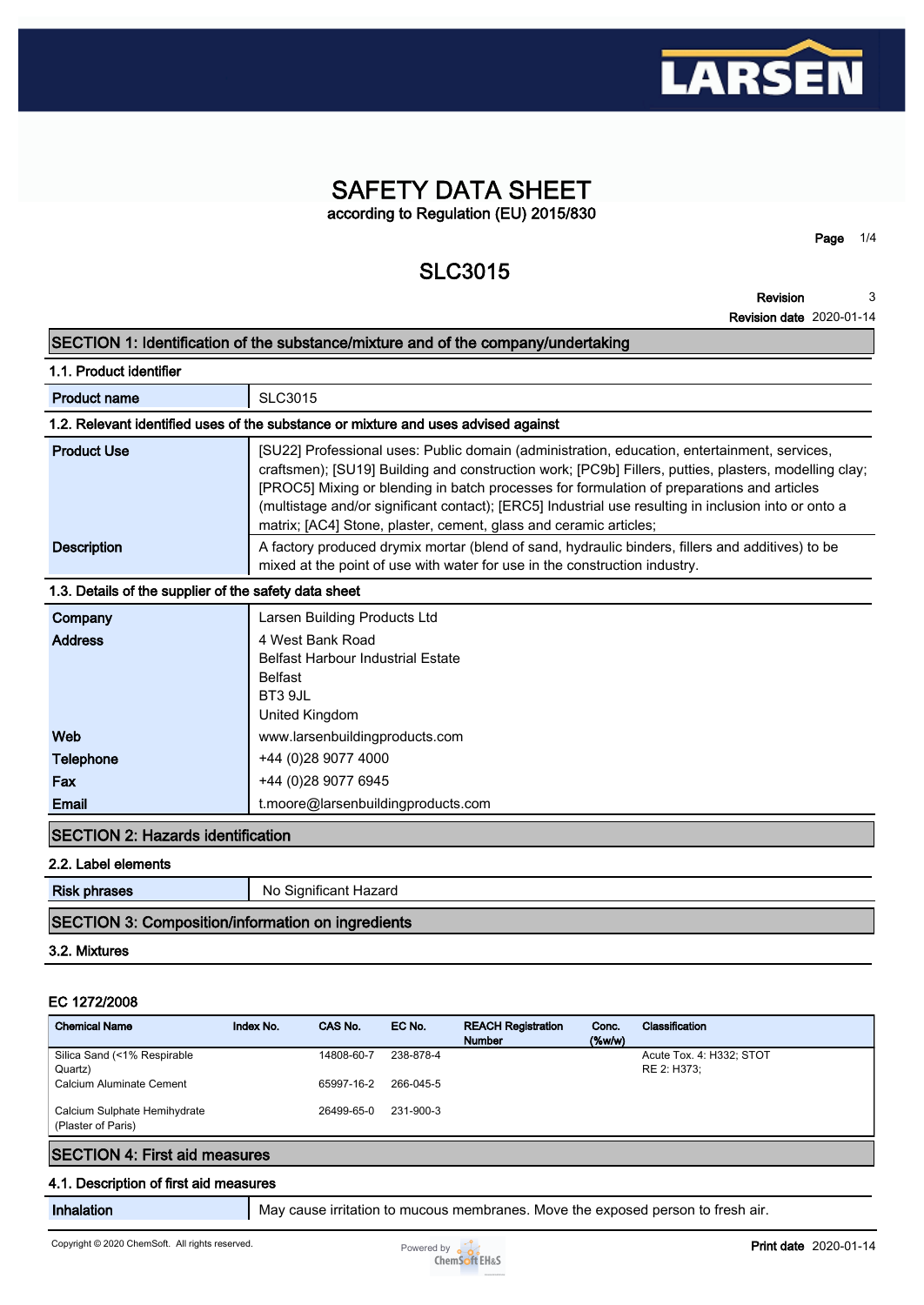# **SLC3015**

#### **Revision 3**

**Revision date 2020-01-14**

| 4.1. Description of first aid measures                            |                                                                                                                                                                              |
|-------------------------------------------------------------------|------------------------------------------------------------------------------------------------------------------------------------------------------------------------------|
| Eye contact                                                       | May cause irritation to eyes. Rinse immediately with plenty of water for 15 minutes holding the<br>eyelids open. Seek medical attention if irritation or symptoms persist.   |
| <b>Skin contact</b>                                               | May cause irritation to skin. Wash off immediately with plenty of soap and water. Remove<br>contaminated clothing. Seek medical attention if irritation or symptoms persist. |
| Ingestion                                                         | May cause irritation to mucous membranes. DO NOT INDUCE VOMITING. Seek medical attention<br>if irritation or symptoms persist.                                               |
| <b>SECTION 5: Firefighting measures</b>                           |                                                                                                                                                                              |
| 5.1. Extinguishing media                                          |                                                                                                                                                                              |
|                                                                   | Use extinguishing media appropriate to the surrounding fire conditions.                                                                                                      |
| 5.2. Special hazards arising from the substance or mixture        |                                                                                                                                                                              |
|                                                                   | Burning produces irritating, toxic and obnoxious fumes.                                                                                                                      |
| 5.3. Advice for firefighters                                      |                                                                                                                                                                              |
|                                                                   | Wear suitable respiratory equipment when necessary.                                                                                                                          |
| <b>SECTION 6: Accidental release measures</b>                     |                                                                                                                                                                              |
|                                                                   | 6.1. Personal precautions, protective equipment and emergency procedures                                                                                                     |
|                                                                   | Ensure adequate ventilation of the working area.                                                                                                                             |
| 6.2. Environmental precautions                                    |                                                                                                                                                                              |
|                                                                   | Do not allow product to enter drains. Prevent further spillage if safe.                                                                                                      |
| 6.3. Methods and material for containment and cleaning up         |                                                                                                                                                                              |
|                                                                   | Sweep up. Transfer to suitable, labelled containers for disposal. Clean spillage area thoroughly<br>with plenty of water.                                                    |
| <b>SECTION 7: Handling and storage</b>                            |                                                                                                                                                                              |
| 7.1. Precautions for safe handling                                |                                                                                                                                                                              |
|                                                                   | Avoid contact with eyes and skin. Ensure adequate ventilation of the working area. Adopt best<br>Manual Handling considerations when handling, carrying and dispensing.      |
| 7.2. Conditions for safe storage, including any incompatibilities |                                                                                                                                                                              |
|                                                                   | Keep in a cool, dry, well ventilated area. Keep containers tightly closed. Store in correctly labelled<br>containers.                                                        |
|                                                                   |                                                                                                                                                                              |
| <b>SECTION 8: Exposure controls/personal protection</b>           |                                                                                                                                                                              |

### **8.1.1. Exposure Limit Values**

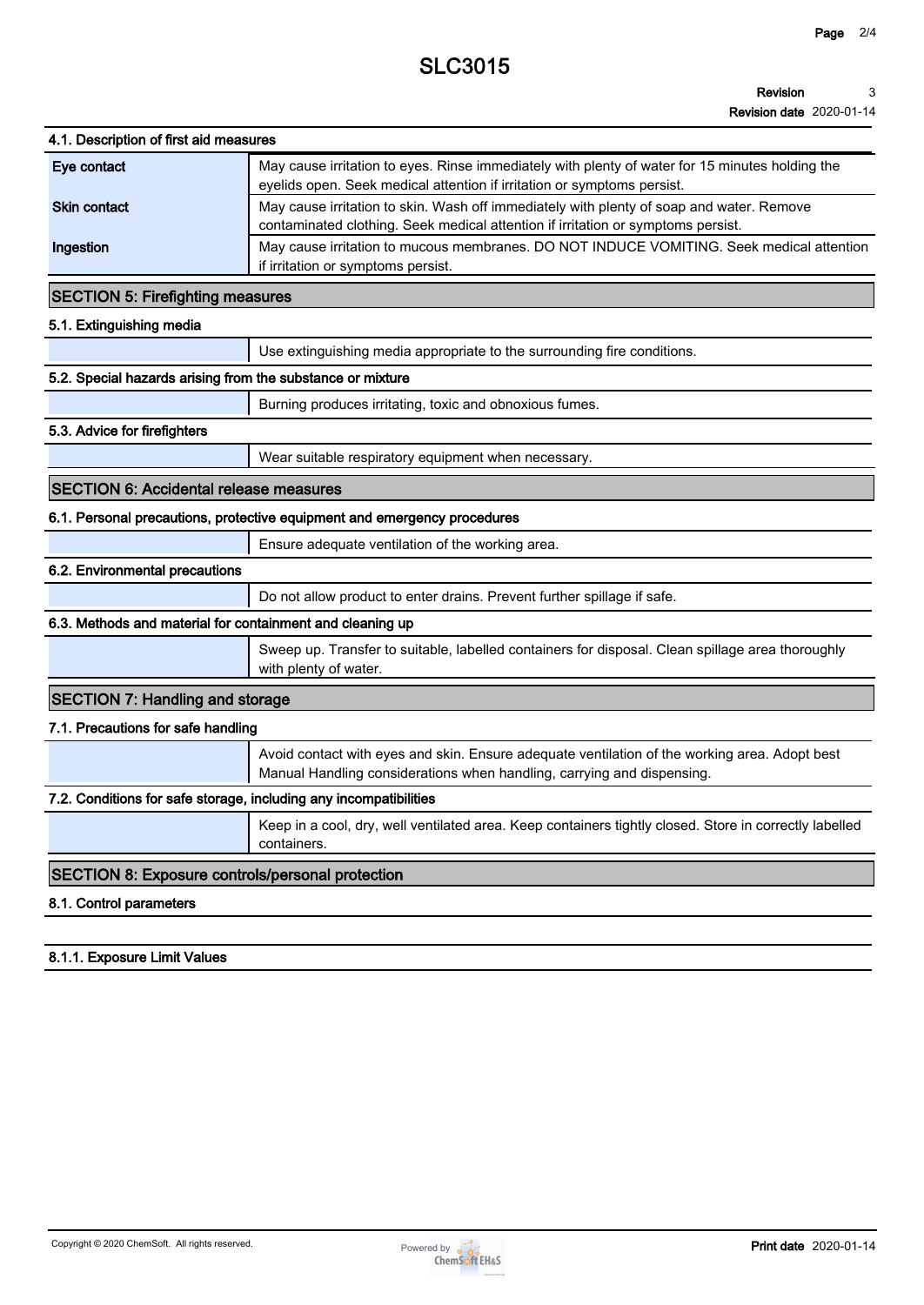**Revision date 2020-01-14**

#### **8.1.1. Exposure Limit Values**

| Calcium Sulphate Hemihydrate<br>(Plaster of Paris) | WEL 8-hr limit ppm: -                              | WEL 8-hr limit mg/m3: -                            |
|----------------------------------------------------|----------------------------------------------------|----------------------------------------------------|
|                                                    | WEL 15 min limit ppm: -                            | WEL 15 min limit mg/m3: -                          |
|                                                    | WEL 8-hr limit mg/m3 total 10<br>inhalable dust:   | WEL 15 min limit mg/m3 total -<br>inhalable dust:  |
|                                                    | WEL 8-hr limit mg/m3 total $4$<br>respirable dust: | WEL 15 min limit mg/m3 total -<br>respirable dust: |
| Silica Sand (<1% Respirable<br>Quartz)             | WEL 8-hr limit ppm:                                | WEL 8-hr limit mg/m3: 0.1                          |
|                                                    | WEL 15 min limit ppm:                              | WEL 15 min limit mg/m3:                            |
|                                                    | WEL 8-hr limit mg/m3 total 10                      | WEL 15 min limit mg/m3 total                       |
|                                                    | inhalable dust:                                    | inhalable dust:                                    |
|                                                    | WEL 8-hr limit mg/m3 total 4                       | WEL 15 min limit mg/m3 total                       |
|                                                    | respirable dust:                                   | respirable dust:                                   |

#### **8.2. Exposure controls**

| 8.2.1. Appropriate engineering<br>controls | Ensure adequate ventilation of the working area.      |  |
|--------------------------------------------|-------------------------------------------------------|--|
| 8.2.2. Individual protection<br>measures   | Wear protective clothing.                             |  |
| Eye / face protection                      | In case of splashing, wear:. Approved safety goggles. |  |
| Skin protection -<br>Handprotection        | Chemical resistant gloves (PVC).                      |  |

#### **SECTION 9: Physical and chemical properties**

#### **9.1. Information on basic physical and chemical properties**

|              | Appearance Powder/Granules.    |
|--------------|--------------------------------|
| Colour Beige |                                |
|              | Solubility   Miscible in water |
|              |                                |

### **SECTION 10: Stability and reactivity**

**10.2. Chemical stability**

**Stable under normal conditions.**

# **SECTION 11: Toxicological information**

## **11.1. Information on toxicological effects**

**No data is available on this product. While not classified as hazardous, mixed product will exhibit a high pH and therefore it is necessary to protect skin and eyes from contact with mixed product.**

## **SECTION 12: Ecological information**

## **12.1. Toxicity**

| <b>Calcium Aluminate Cement</b> | / EC10 for marine or<br>.800 mg/l<br>NOEC /<br>organisms<br>hwatei |
|---------------------------------|--------------------------------------------------------------------|
|                                 |                                                                    |

# **SECTION 13: Disposal considerations**

## **General information**

**Dispose of in compliance with all local and national regulations.**